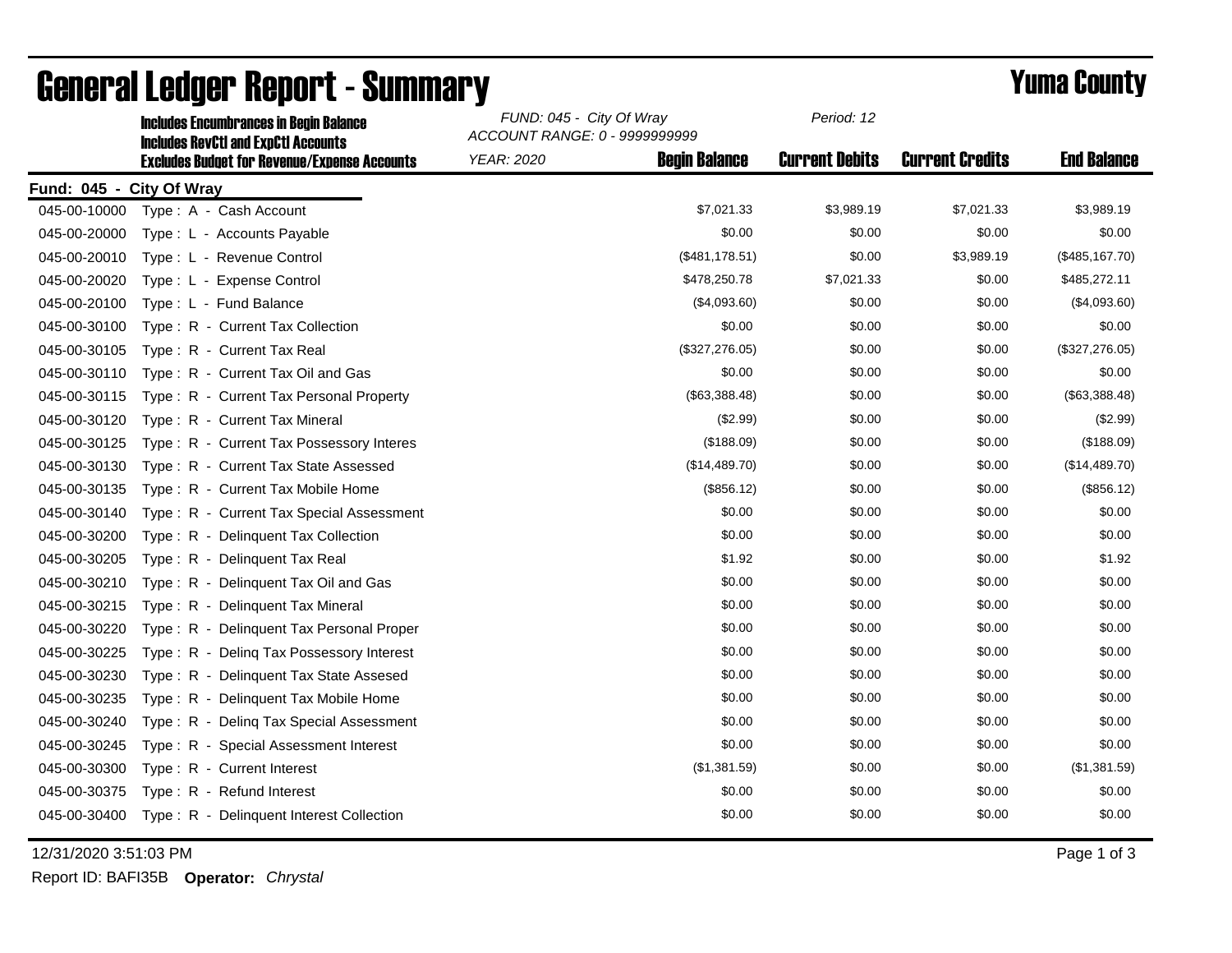| <b>Includes RevCtI and ExpCtI Accounts</b>        | <b>Includes Encumbrances in Begin Balance</b>       | FUND: 045 - City Of Wray<br>ACCOUNT RANGE: 0 - 9999999999 |                             | Period: 12            |                                  |                    |
|---------------------------------------------------|-----------------------------------------------------|-----------------------------------------------------------|-----------------------------|-----------------------|----------------------------------|--------------------|
|                                                   | <b>Excludes Budget for Revenue/Expense Accounts</b> | <b>YEAR: 2020</b>                                         | <b>Begin Balance</b>        | <b>Current Debits</b> | <b>Current Credits</b>           | <b>End Balance</b> |
| Fund: 045 - City Of Wray                          |                                                     |                                                           |                             |                       |                                  |                    |
| 045-00-30500                                      | Type: R - Miscellaneous Collections                 |                                                           | \$0.00                      | \$0.00                | \$0.00                           | \$0.00             |
| 045-00-32100<br>$Type: R - Transfers In$          |                                                     |                                                           | (\$24,088.51)               | \$0.00                | \$0.12                           | (\$24,088.63)      |
| 045-00-33000<br>$Type: R - Auto Tax B Collection$ |                                                     |                                                           | (\$29,861.88)               | \$0.00                | \$2,429.65                       | (\$32,291.53)      |
| 045-00-33100                                      | Type: $R -$ Auto Tax A & F Collection               |                                                           | (\$10,341.80)               | \$0.00                | \$991.45                         | (\$11,333.25)      |
| 045-00-33400<br>Type: R - M.V. Additional         |                                                     |                                                           | (\$9,089.95)                | \$0.00                | \$567.97                         | (\$9,657.92)       |
| 045-00-33409                                      | Type: R - Weed and Clean Up Control                 |                                                           | (\$215.27)                  | \$0.00                | \$0.00                           | (\$215.27)         |
| 045-00-49100<br>Type: X - Treasurer Fees          |                                                     |                                                           | \$8,171.24                  | \$0.00                | \$0.00                           | \$8,171.24         |
| 045-00-49401<br>Type: X - Transfer Out            |                                                     |                                                           | \$0.00                      | \$0.00                | \$0.00                           | \$0.00             |
| 045-00-49500                                      | Type: X - Checks Written / ACH Transfer             |                                                           | \$470,079.54                | \$7,021.33            | \$0.00                           | \$477,100.87       |
|                                                   |                                                     | Fund: 045 - City Of Wray                                  | (\$2,927.73)<br>Totals:     | \$18,031.85           | \$14,999.71                      | \$104.41           |
|                                                   | <b>Total Fund Revenues:</b>                         | \$3,989.19                                                | <b>Total Fund Expenses:</b> | \$7,021.33            | <b>Net Revenue Over Expense:</b> | (\$3,032.14)       |

## General Ledger Report - Summary **Elingers County Report - Summary**